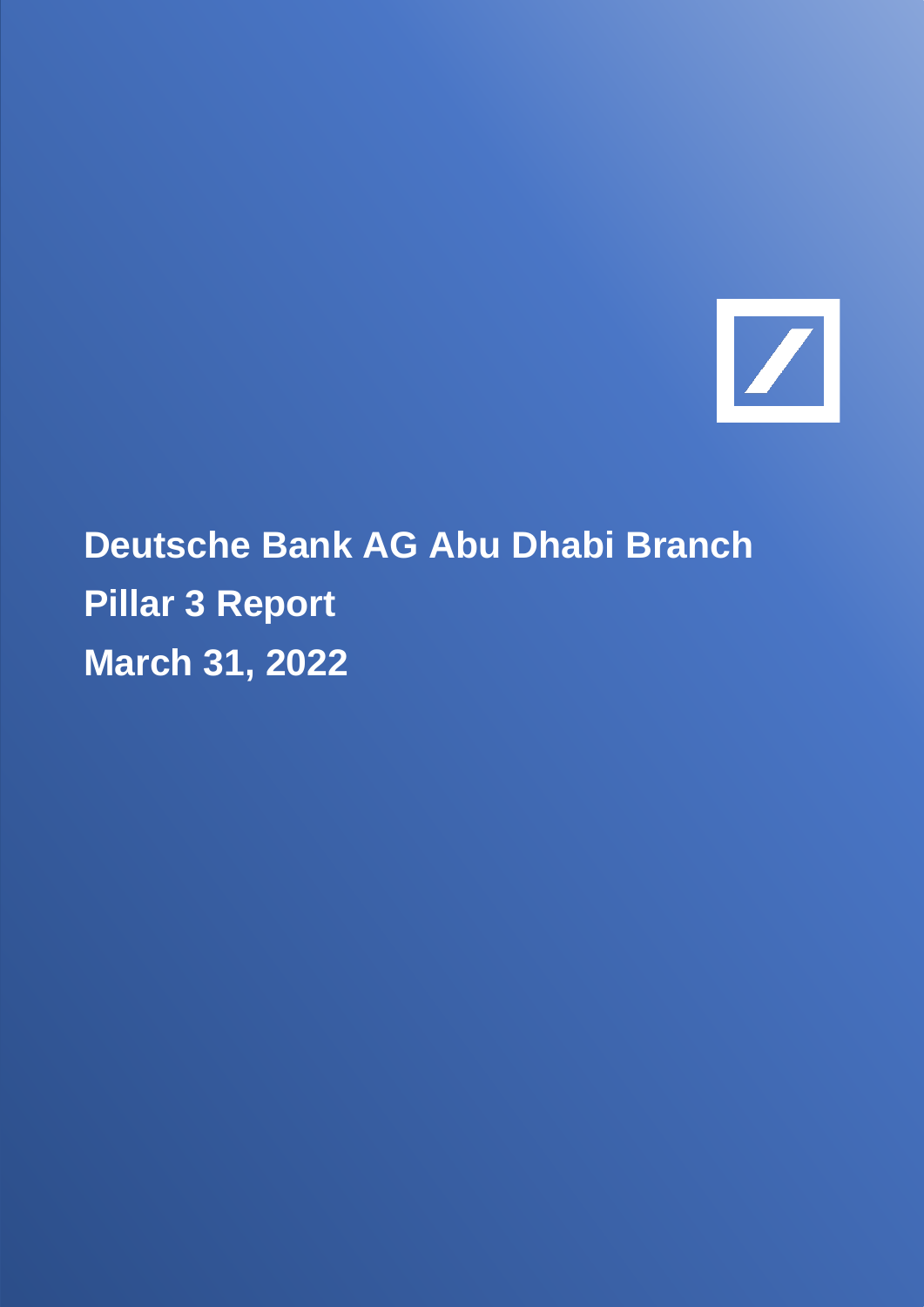

## **Table of Contents**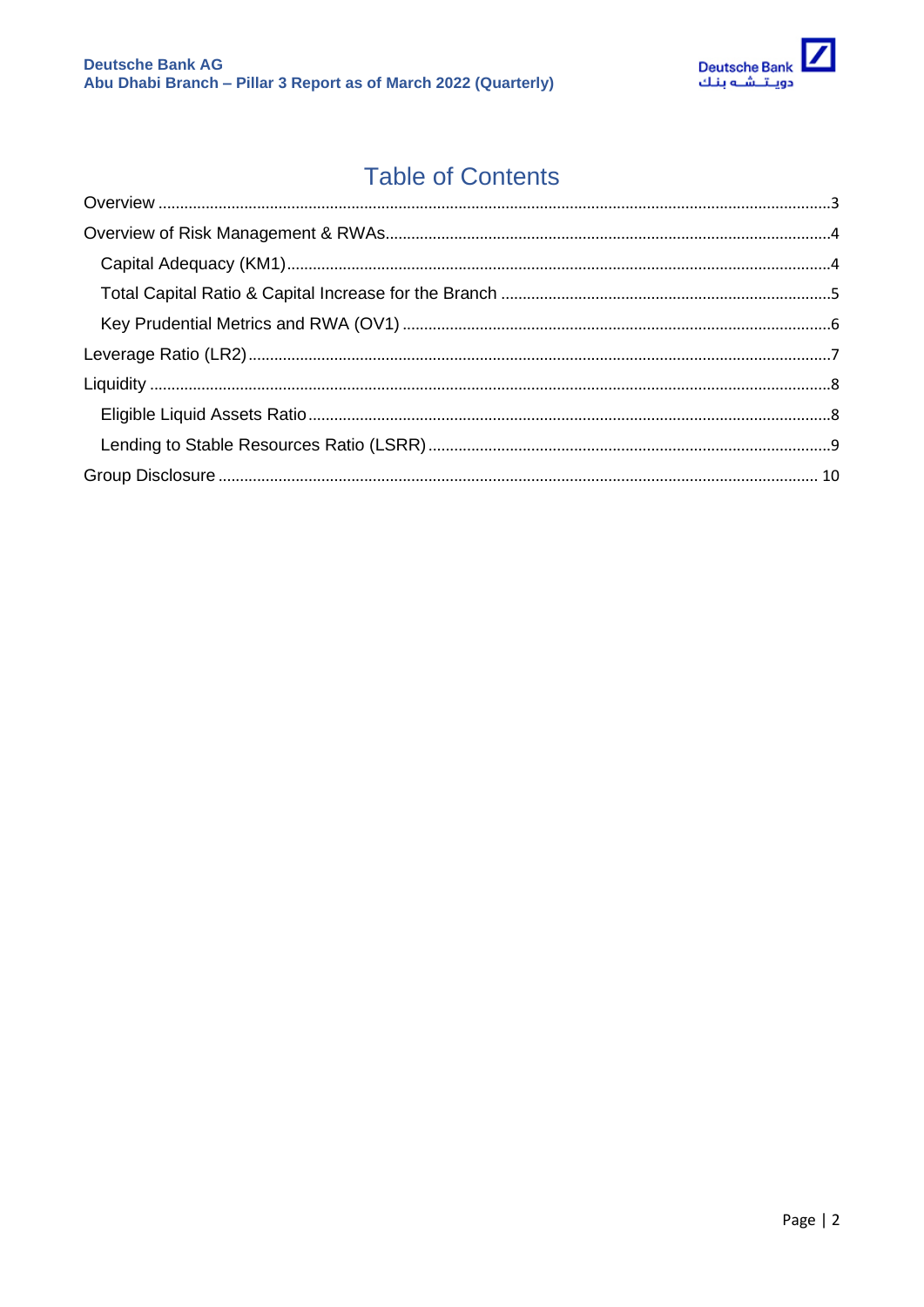

# <span id="page-2-0"></span>**Overview**

The following information is compiled in terms of the requirements of the Central Bank of the U.A.E. as per Notice No. CBUAE/BSD/N/2020/66 dated 6 January 2020. This notice requires bank to implement the "Standards for Capital Adequacy of Banks in the UAE, December 2020".

Banks are obliged to report certain qualitative and quantitative information with regards to their risk profile and capital adequacy on a regular basis to the public, which incorporates the revised Basel III Pillar 3 requirements on market discipline.

#### *Reporting framework*

The information disclosed in this report is based on the definitions, calculation methodologies and measurements as defined by the Amended Regulations. All tables, diagrams, quantitative information and commentary in this risk and capital management report are unaudited unless otherwise noted.

References to fixed format templates as required under the revised Pillar 3 disclosure requirements are made throughout this document and highlighted in the relevant sections.

#### *Period of reporting*

This report is in respect of the quarter ended 31 March 2022, including comparative information (where applicable).

#### *Group Disclosures*

The Group employs a predominantly centralized approach to risk management. As such, DB AG Abu Dhabi Branch's approach to risk management follows group policies and procedures as a minimum standard. Where local requirements differ from group's, a local policy/procedure is formulated and adopted. This report should thus be read in conjunction with the group's Management Report, Annual Report and Pillar 3 disclosures.

All Deutsche Bank AG Reports are accessible at following link:<https://investor-relations.db.com/>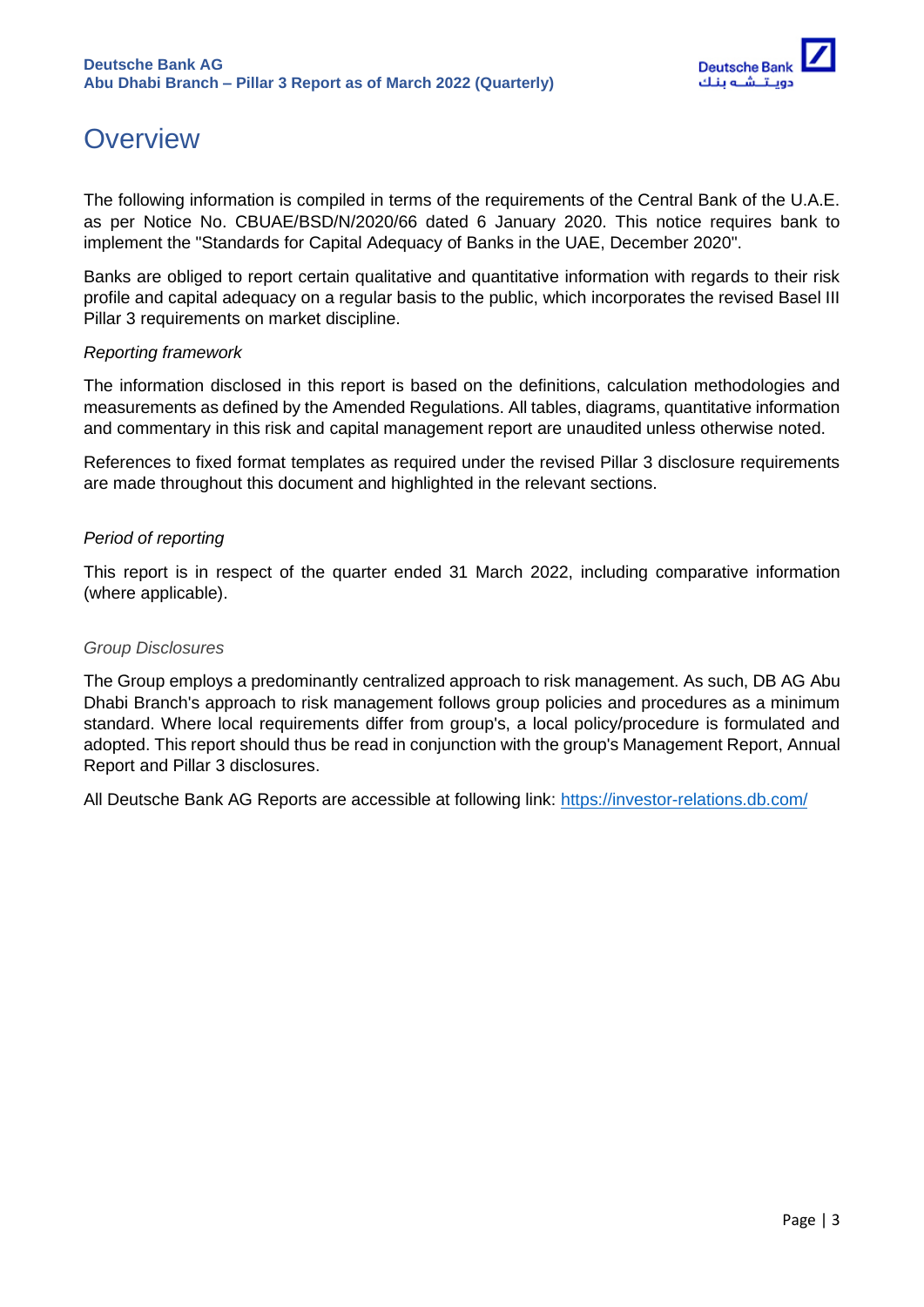

## <span id="page-3-0"></span>Overview of Risk Management & RWAs

### <span id="page-3-1"></span>Capital Adequacy (KM1)

The Branch's objectives when managing capital, which is a broader concept than the 'equity' on the face of the statement of financial position are:

- To comply with the capital requirements set by the Central Bank of U.A.E.,
- To safeguard the Branch's ability to continue as a going concern and increase the returns for the shareholders, and
- To maintain a strong capital base to support the development of its business.

The Branch's regulatory capital is analyzed into two tiers:

- Tier 1 capital, which includes share capital, reserves, retained earnings and other regulatory adjustments relating to items that are included in equity but are treated differently for capital adequacy calculation purposes.
- Tier 2 capital, which includes collective impairment allowance and fair value reserves relating to unrealized gains/losses on investments classified as available for sale. Various limits are applied to elements of the capital base:
	- CET1 must be at least 7.0% of risk weighted assets (RWA),
	- Tier 1 Capital must be at least 8.5% of risk weighted assets, and
	- Total Capital, calculated as the sum of Tier 1 and Tier 2 Capital, must be at least 10.5% of RWAs.

The assets of the Branch are risk weighted as to their relative Credit, Market, and Operational risk.

Credit risk includes both On and Off-balance sheet risks.

Market risk is defined as the risk of losses in on and off-balance sheet positions arising from movements in market prices and includes profit rate risk, foreign exchange risk, equity exposure risk, and commodity risk.

Operational risk is defined as the risk of loss resulting from inadequate or failed internal processes, people, or systems, or from external events.

The Branch follows the standardized approach for Credit, Market and Operational risk, as permitted by the U.A.E. Central Bank and as per Pillar 1 of Basel III.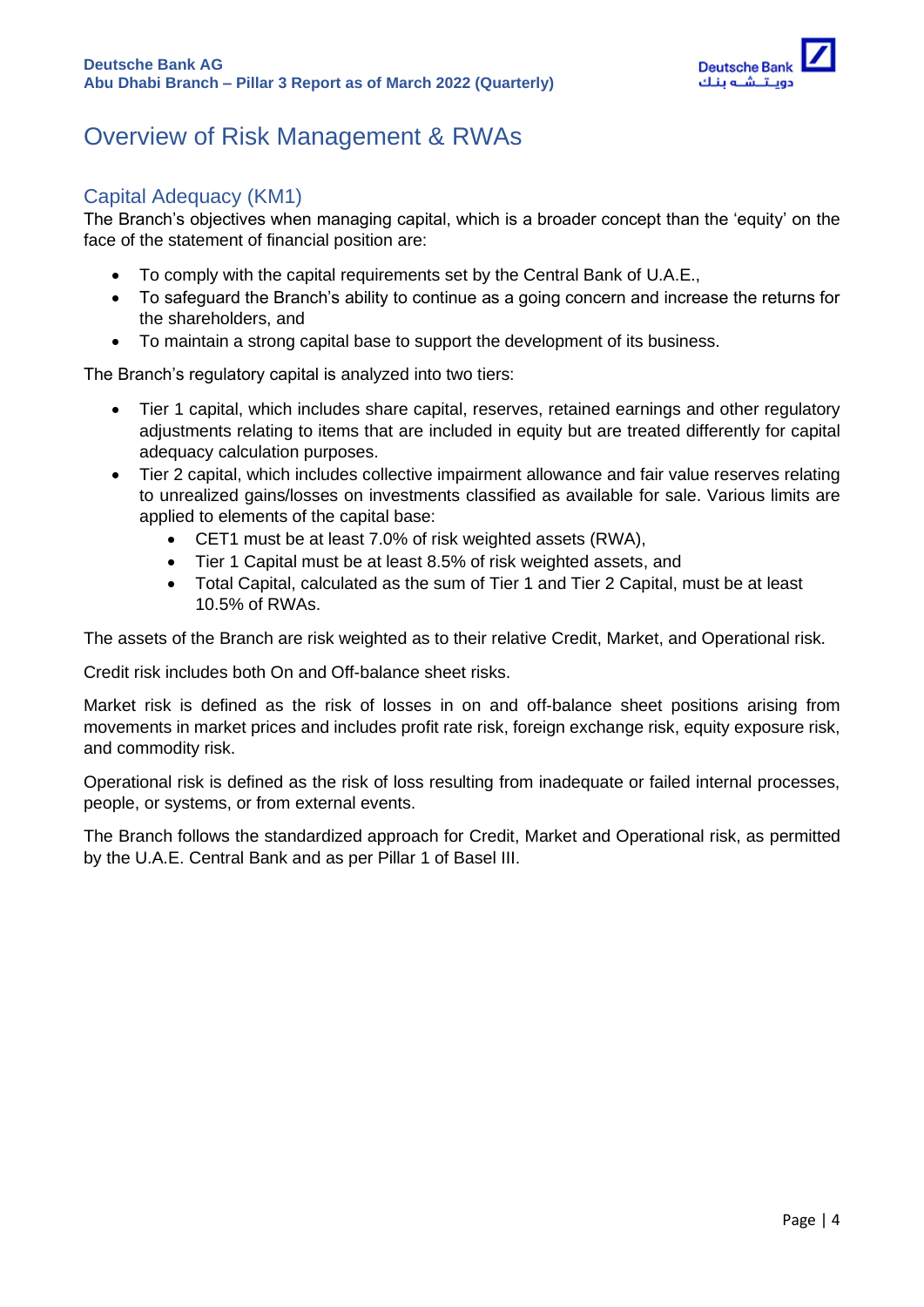#### **Deutsche Bank AG Abu Dhabi Branch – Pillar 3 Report as of March 2022 (Quarterly)**



|                                                                | Mar-22         | <b>Dec-21</b>  | <b>Sep-21</b>  | <b>Jun-21</b>  | <b>Mar-21</b>  |
|----------------------------------------------------------------|----------------|----------------|----------------|----------------|----------------|
|                                                                | <b>AED'000</b> | <b>AED'000</b> | <b>AED'000</b> | <b>AED'000</b> | <b>AED'000</b> |
| Available capital (amounts)                                    |                |                |                |                |                |
| Common Equity Tier 1 (CET1)                                    | 240,639        | 240,669        | 257,183        | 256,006        | 262,648        |
| Fully loaded ECL accounting model                              |                |                |                |                |                |
| Tier 1                                                         | 240,639        | 240,669        | 257,183        | 256,006        | 262,648        |
| Fully loaded accounting model Tier 1                           |                |                |                |                |                |
| <b>Total capital</b>                                           | 268,296        | 266,777        | 280,224        | 281,746        | 274,724        |
| Fully loaded ECL accounting model total capital                |                |                |                |                |                |
| Risk-weighted assets (amounts)                                 |                |                |                |                |                |
| Total risk-weighted assets (RWA)                               | 2,280,373      | 2,166,581      | 1,923,073      | 2,137,061      | 1,044,233      |
| Risk-based capital ratios as a percentage of RWA               |                |                |                |                |                |
| Common Equity Tier 1 ratio (%)                                 | 10.55%         | 11.11%         | 13.37%         | 11.98%         | 25.15%         |
| Fully loaded ECL accounting model CET1 (%)                     |                |                |                |                |                |
| Tier 1 ratio (%)                                               | 10.55%         | 11.11%         | 13.37%         | 11.98%         | 25.15%         |
| Fully loaded ECL accounting model Tier 1 ratio (%)             |                |                |                |                |                |
| Total capital ratio (%)                                        | 11.77%         | 12.31%         | 14.57%         | 13.18%         | 26.31%         |
| Fully loaded ECL accounting model total capital ratio (%)      |                |                |                |                |                |
| Additional CET1 buffer requirements as a percentage of RWA     |                |                |                |                |                |
| Capital conservation buffer requirement (2.5% from 2019) (%)   |                |                |                |                |                |
| Countercyclical buffer requirement (%)                         |                |                |                |                |                |
| Bank D-SIB additional requirements (%)                         |                |                |                |                |                |
| Total of bank CET1 specific buffer requirements (%) (row 8 +   |                |                |                |                |                |
| row 9+ row 10)                                                 |                |                |                |                |                |
| CET1 available after meeting the bank's minimum capital        |                |                |                |                |                |
| requirements (%)                                               | 1.27%          | 1.81%          | 4.07%          | 2.68%          | 15.81%         |
| <b>Basel III Leverage Ratio</b>                                |                |                |                |                |                |
| Total Basel III leverage ratio measure                         | 6,072,682      | 5,784,881      | 5,096,038      | 5,037,765      | 5,628,060      |
| Basel III leverage ratio (%) (row 2/row 13)                    | 3.96%          | 4.16%          | 4.72%          | 5.11%          | 4.55%          |
| Fully loaded ECL accounting model Basel III leverage ratio (%) |                |                |                |                |                |
| (row 2A/row 13)                                                |                |                |                |                |                |
| LENDING TO STABLE RESOURCES RATIO                              |                |                |                |                |                |
| <b>Total Advances</b>                                          | 1,234,775      | 1,094,555      | 624,186        | 791,220        | 574,376        |
| <b>Total Stable Resources</b>                                  | 3,113,910      | 2,781,113      | 2,310,720      | 2,249,228      | 2,212,380      |
| LSRR ratio (%)                                                 | 39.65%         | 39.36%         | 27.01%         | 35.18%         | 25.96%         |

As per CBUAE regulations, Branch is not required to report LCR (Liquidity Coverage Ratio) and NSFR (Net Stable Funding Ratio). Branch reports ELAR (Eligible Assets Ratio) and LSRR (Lending to Stable Resources Ratio) as an alternate.

### <span id="page-4-0"></span>Total Capital Ratio & Capital Increase for the Branch

TCR for the Branch as of March 2022 is 11.77%. Branch management together with Head Office has already initiated mitigation process whereby DBAG has approved AED 188m (EUR 45m) Capital increase for the Branch subject to regulatory approvals by Central Bank of UAE. We expect this additional Capital to be available with the Branch within Q2-22 post regulatory approvals.

While Capital increase is completed, Branch is actively managing its existing exposures and transactions to make sure Capital ratios are always in compliance with relevant regulations.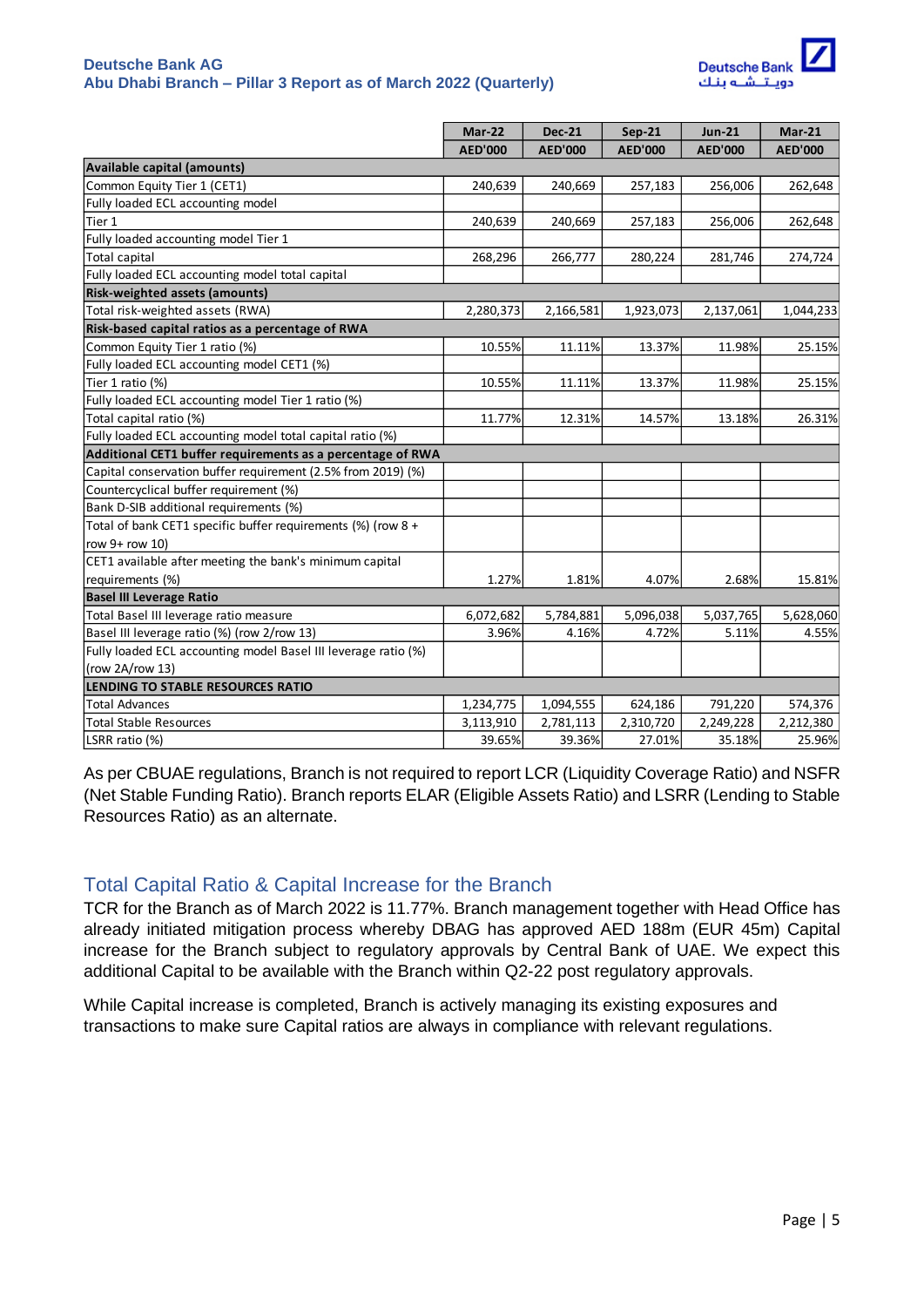

### <span id="page-5-0"></span>Key Prudential Metrics and RWA (OV1)

Following metrics and RWA is calculated based on latest applicable CBUAE Capital Adequacy regulations for Banks operating in the UAE.

|                                                                 | Mar-22     | Dec-21       | @10.5%         |
|-----------------------------------------------------------------|------------|--------------|----------------|
|                                                                 | AED'000    | AED'000      | AED'000        |
|                                                                 | a          | b            | C              |
|                                                                 |            |              | <b>Minimum</b> |
|                                                                 | <b>RWA</b> | capital      |                |
|                                                                 |            | requirements |                |
|                                                                 | т          | $T-1$        |                |
| Credit risk (excluding counterparty credit risk)                | 2,212,572  | 2,088,553    | 232,320        |
| Of which: standardised approach (SA)                            | 2,212,572  | 2,088,553    | 232,320        |
| Counterparty credit risk (CCR)                                  |            |              |                |
| Credit valuation adjustment (CVA)                               |            |              |                |
| Settlement risk                                                 |            |              |                |
| Securitisation exposures in the banking book                    |            |              |                |
| Market risk                                                     | 1,109      | 420          | 116            |
| Of which: standardised approach (SA)                            | 1,109      | 420          | 116            |
| Of which: internal model approaches (IMA)                       |            |              |                |
| Capital charge for switch between trading book and banking book |            |              |                |
| Operational risk                                                | 66,692     | 77,608       | 7,003          |
| <b>Total</b>                                                    | 2,280,373  | 2,166,581    | 239,439        |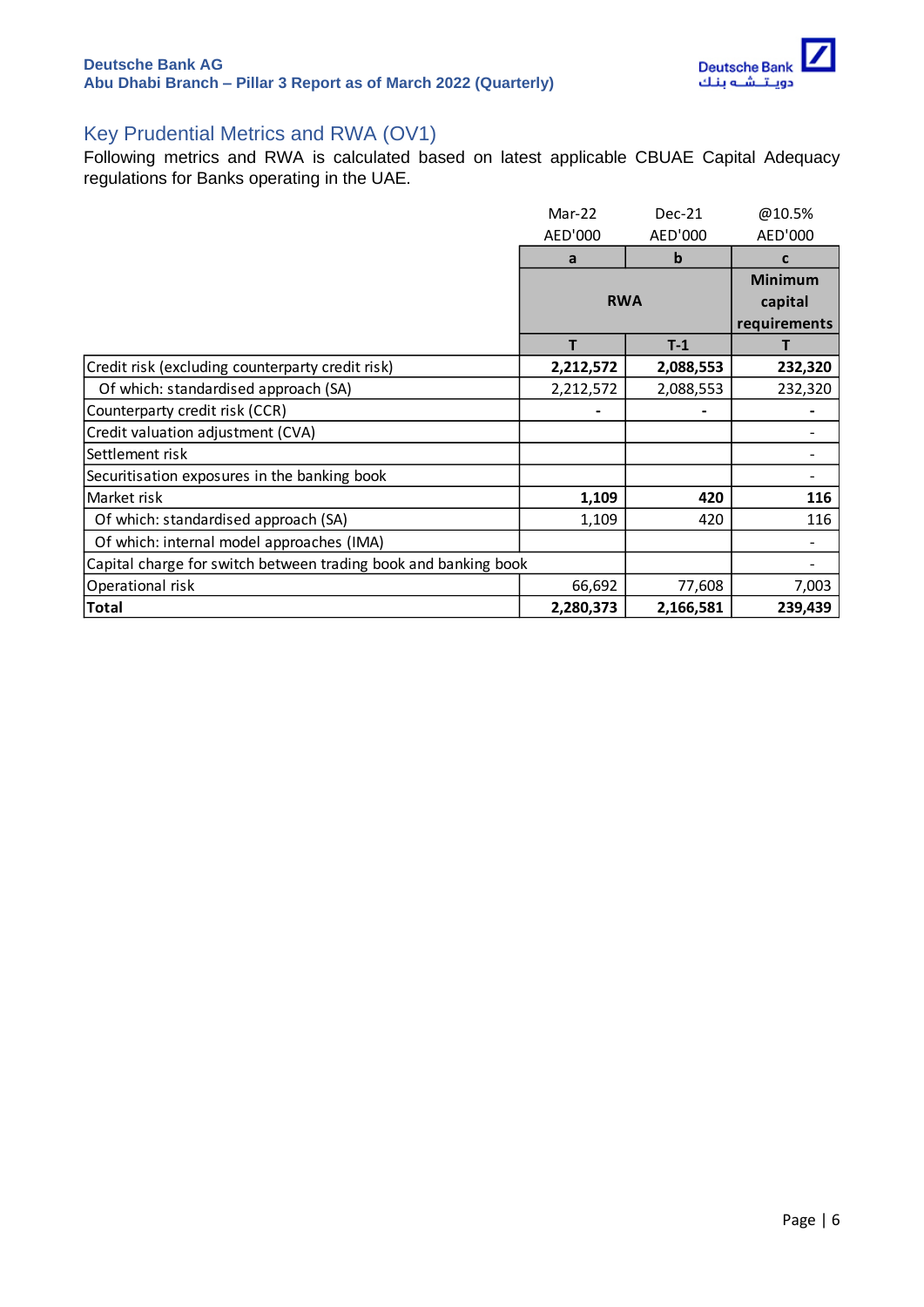

## <span id="page-6-0"></span>Leverage Ratio (LR2)

The Leverage ratio (LR) was introduced as a complementary measure to the risk-based capital framework to help ensure broad and adequate capture of both the on-and off-balance sheet sources of banks leverage.

This simple, non-risk based "Backstop" measure will restrict the build-up of excessive leverage in the banking sector to avoid destabilizing deleveraging processes that can damage the broader financial system and the economy.

Illustrated below is DBAG Abu Dhabi's Leverage position as measured by the Basel III Leverage ratio where last two quarters resulting LR was more than the minimum requirement of 3% Leverage Ratio.

|                                                                             | <b>Mar 22</b>  | <b>Dec 21</b>  |
|-----------------------------------------------------------------------------|----------------|----------------|
|                                                                             | <b>AED'000</b> | <b>AED'000</b> |
| On-balance sheet exposures                                                  |                |                |
| On-balance sheet exposures (excluding derivatives and securities            |                |                |
| 1  financing transactions (SFTs), but including collateral)                 | 3,426,573      | 3,026,457      |
| 2 (Asset amounts deducted in determining Basel III Tier 1 capital)          |                |                |
| Total on-balance sheet exposures (excluding derivatives and SFTs) (sum      |                |                |
| $3$ of row 1 and 2)                                                         | 3,426,573      | 3,026,457      |
| <b>Derivative exposures</b>                                                 |                |                |
| Replacement cost associated with all derivatives transactions (where        |                |                |
| applicable net of eligible cash variation margin and/or with bilateral      |                |                |
| $4$   netting)                                                              | 5,924          |                |
| 5 Add-on amounts for PFE associated with all derivatives transactions       | 5,921          |                |
| Gross-up for derivatives collateral provide where deducted from the         |                |                |
| 6 balance sheet assets pursuant to the operative accounting framework       |                |                |
| (Deductions of receivable assets for cash variation margin provided in      |                |                |
| 7 derivatives transactions)                                                 |                |                |
| 8 (Exempted CCP leg of client-cleared trade exposures)                      |                |                |
| 9 Adjusted effective notional amount of written credit derivatives          |                |                |
| (Adjusted effective notional offsets and add-on deductions for written      |                |                |
| 10 credit derivatives)                                                      |                |                |
| 11 Total derivative exposures (sum of rows 4 to 10)                         | 11,845         |                |
| <b>Securities financing transactions</b>                                    |                |                |
| Gross SFT assets (with no recognition of netting), after adjusting for sale |                |                |
| 12 accounting transactions                                                  |                |                |
| (Netted amounts of cash payables and cash receivables of gross SFT          |                |                |
| 13 assets)                                                                  |                |                |
| 14 CCR exposure for SFT assets                                              |                |                |
| 15 Agent transaction exposures                                              |                |                |
| 16 Total securities financing transaction exposures (sum of rows 12 to 15)  |                |                |
| Other off-balance sheet exposures                                           |                |                |
| 17 Off-balance sheet exposure at gross notional amount                      | 4,786,183      | 5,049,913      |
| 18 (Adjustments for conversion to credit equivalent amounts)                | (2, 151, 918)  | (2, 291, 488)  |
| 19 Off-balance sheet items (sum of rows 17 and 18)                          | 2,634,264      | 2,758,424      |
| <b>Capital and total exposures</b>                                          |                |                |
| 20 Tier 1 capital                                                           | 240,639        | 240,639        |
| 21 Total exposures (sum of rows 3, 11, 16 and 19)                           | 6,072,682      | 5,784,881      |
| Leverage ratio                                                              |                |                |
| 22 Basel III leverage ratio                                                 | 3.96%          | 4.16%          |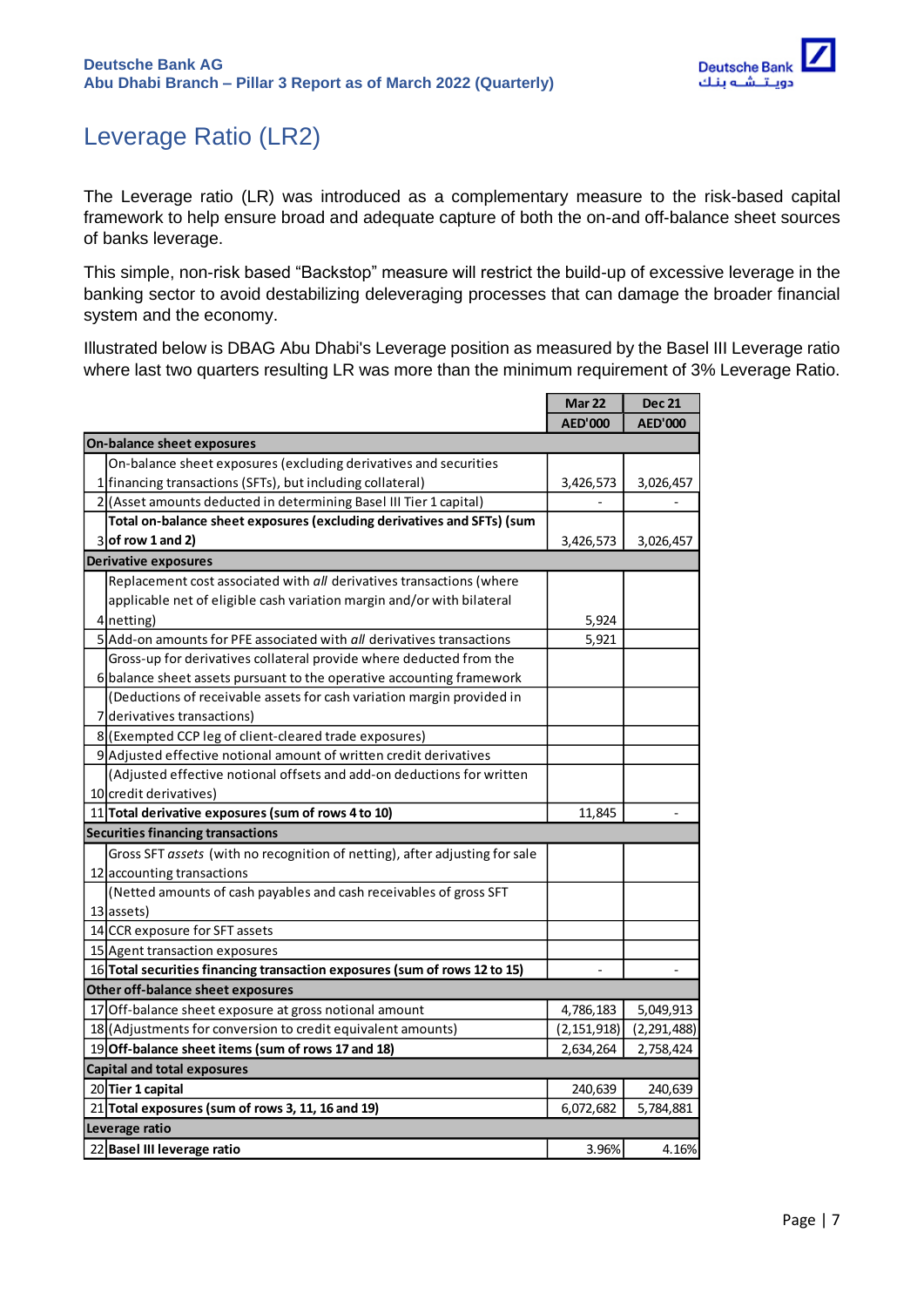

### <span id="page-7-0"></span>**Liquidity**

### <span id="page-7-1"></span>Eligible Liquid Assets Ratio

Eligible Liquid Assets Ratio is a measure to ensure banks hold minimum buffers of liquid assets. The ratio requires the bank to hold an amount equivalent to 10% of its total balance sheet liabilities (excluding those included in regulatory capital) in high quality liquid assets.

As of March 31, 2022, branch's ELAR is 35.06% which is more than the required minimum of 10%.

| BANKING AND MONETARY STATISTICS- LIQUID ASSETS RATIO (LAR) - BRF 8 (AED IN 000) |                                                                                                                                                               |                                 |                                 |                                 |                                 |  |
|---------------------------------------------------------------------------------|---------------------------------------------------------------------------------------------------------------------------------------------------------------|---------------------------------|---------------------------------|---------------------------------|---------------------------------|--|
| ID:                                                                             | $2 - 8 - 2 - 0$                                                                                                                                               |                                 |                                 |                                 |                                 |  |
| Bank:                                                                           | Deutsche Bank                                                                                                                                                 |                                 |                                 |                                 |                                 |  |
|                                                                                 |                                                                                                                                                               | 30-Jun-21                       | 30-Sep-21                       | 31-Dec-21                       | 31-Mar-22                       |  |
|                                                                                 |                                                                                                                                                               | Q2 2021                         | Q3 2021                         | Q4 2021                         | Q1 2022                         |  |
|                                                                                 | 1 High Quality Liquid Assets                                                                                                                                  | <b>Eligible Liquid</b><br>Asset | <b>Eligible Liquid</b><br>Asset | <b>Eligible Liquid</b><br>Asset | <b>Eligible Liquid</b><br>Asset |  |
|                                                                                 | 1.1 Physical cash in hand at the bank                                                                                                                         |                                 |                                 |                                 | $\mathbf{1}$                    |  |
|                                                                                 | 1.2 Statutory reserves with Central Bank                                                                                                                      | 110,649                         | 97,654                          | 729,817                         | 117,976                         |  |
| 1.3                                                                             | Free and other account balances at the Central Bank (excluding<br>statutory reserves)                                                                         | 309,000                         | 547,000                         | 0                               | 987,000                         |  |
|                                                                                 | 1.4 Central Bank CDs (unencumbered)                                                                                                                           |                                 | $\Omega$                        |                                 |                                 |  |
|                                                                                 | 1.5 UAE Federal Government Bonds and Sukuks                                                                                                                   |                                 |                                 |                                 |                                 |  |
|                                                                                 | Sub Total (1.1 to 1.5)                                                                                                                                        | 419,650                         | 644,655                         | 729,818                         | 1,104,977                       |  |
| 1.6                                                                             | UAE local governments publicly traded debt securities (0% Risk<br>Weighted under Bll Standardized Approach) Rated A+ and above                                | 0                               | 0                               |                                 |                                 |  |
|                                                                                 | UAE local governments publicly traded debt securities (0% Risk<br>1.7 Weighted under Bll Standardized Approach) Rated A and below or<br>unrated               | $\Omega$                        | $\Omega$                        |                                 |                                 |  |
| 1.8                                                                             | UAE Public sector publicly traded debt securities (non commercial, 0%<br>Risk Weighted under Bll Standardized Approach) Rated A+ and above                    | 0                               | $\Omega$                        |                                 |                                 |  |
|                                                                                 | UAE Public sector publicly traded debt securities (non commercial, 0%<br>1.9 Risk Weighted under Bll Standardized Approach) Rated A and below or<br>unrated   | 0                               | $\Omega$                        |                                 |                                 |  |
|                                                                                 | Sub total (1.6 to 1.9)                                                                                                                                        | $\Omega$                        | $\Omega$                        | $\Omega$                        | 0                               |  |
|                                                                                 | Foreign Sovereign debt instruments or instruments issued by their<br>1.10 respective central banks (0% Risk Weighted under Basel II Standardized<br>Approach) | 0                               | 0                               | 0                               | 0                               |  |
|                                                                                 | $1.11$ Total                                                                                                                                                  | 419,650                         | 644,655                         | 729,818                         | 1,104,977                       |  |
|                                                                                 | 2 Total liabilities (BRF-2 LIAB: Item nos. 29- 18.1- (25- 25.5)- 26.7- 28)                                                                                    | 2,186,775                       | 2,395,101                       | 2,785,788                       | 3,152,065                       |  |
|                                                                                 | 3 Eligible Liquid Assets Ratio (ELAR)                                                                                                                         | 19.19%                          | 26.92%                          | 26.20%                          | 35.06%                          |  |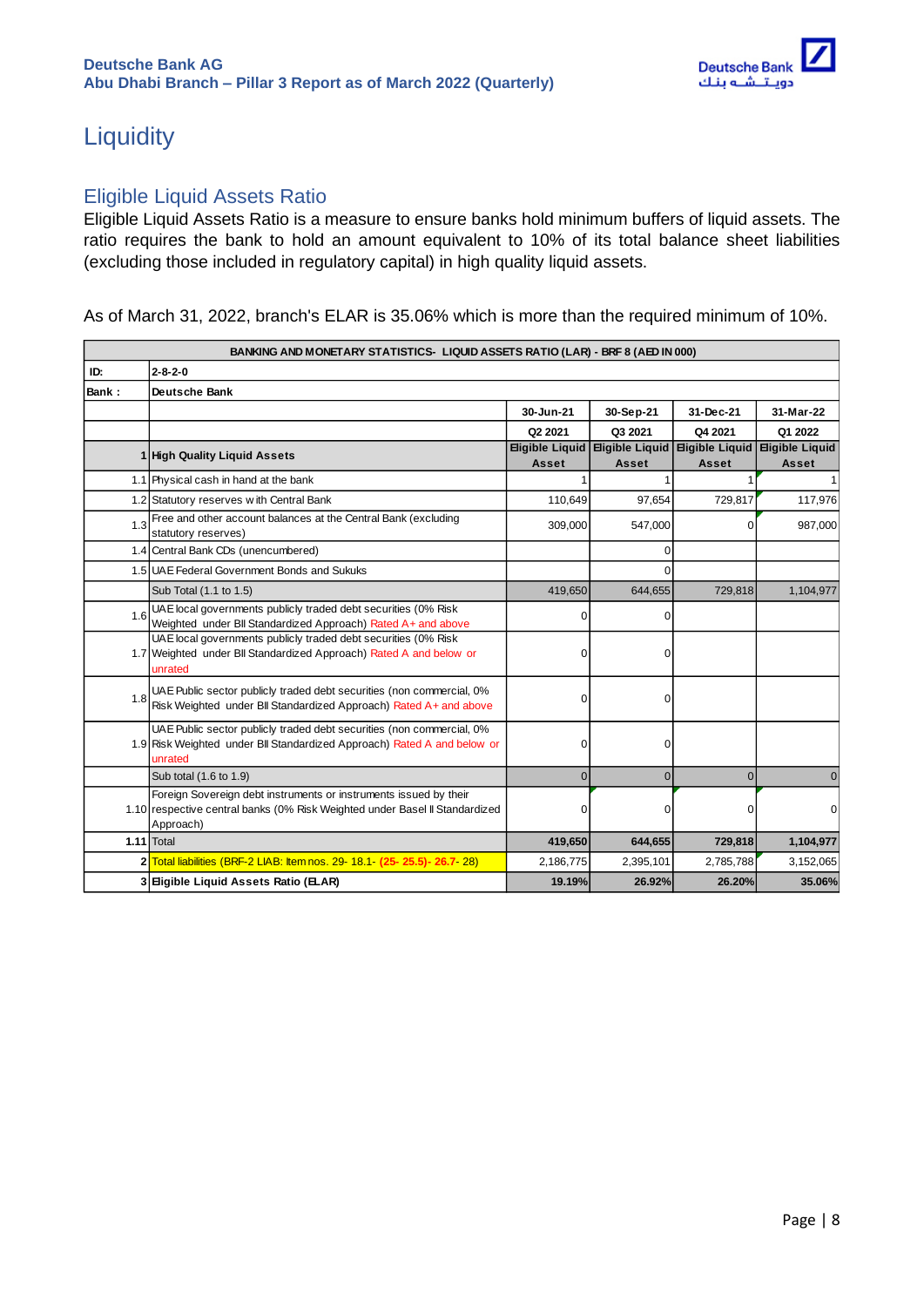

### <span id="page-8-0"></span>Lending to Stable Resources Ratio (LSRR)

The Lending to Stable Resources Ratio (LSRR) is a measure that recognizes both the actual uses as well as the likely uses of funds in terms of the contractual maturity and behavioral profile of the sources of funds available to the bank, to ensure that there are limited maturity mismatches and cliff effects. Central Bank reporting for BRF 7 details the requirements of the ratio.

LSRR should not exceed 100%. The branch's ratio is 39.65%, this is the equivalent percentage of the total advances being funded by stable resources (i.e., customer deposits). This provides the branch enough flexibility in managing extra resources and its balance sheet in the long-term.

|                |              | <b>Items</b>                                                                                                   | <b>Amount</b> |
|----------------|--------------|----------------------------------------------------------------------------------------------------------------|---------------|
|                |              | <b>Computation of Advances</b>                                                                                 |               |
|                | 1.1          | Net Lending (BRF1 Item 7+8) minus {Specific (BRF-2: item 25.1) + Collective impairment                         |               |
|                |              | provision (BRF-2 items $25.2.1+25.2.2$ ) + interest in Suspense (BRF-2 item: $25.3$ )                          | 752429        |
|                |              | 1.2 Lending to NBFI (BRF 1, item 4)                                                                            | 0             |
|                |              | 1.3 Financial Guarantees & Stand-by LC Issued (BRF 3-Item 3.1)                                                 | 482346        |
|                |              | 1.4 Financial Guarantees & Stand -by LCs Received                                                              | 0             |
|                |              | 1.5 Interbank Placements with a remaining life of more than 3 months (BRF 9)                                   | 0             |
|                |              | 1.6 Total Advances                                                                                             | 1234775       |
| $\overline{2}$ |              | <b>Calculation of Net Stable Ressources</b>                                                                    |               |
|                |              | 2.1 Total own funds (BRF2 Liab: item 28 + item 26.7) + Gen provision (BRF-2 Liab: item 25.2.3)                 | 274509        |
|                |              | <b>Deduct:</b>                                                                                                 |               |
|                |              | 2.1.1 Goodwill and other intangible assets (BRF1 Assets: 11.3 and 11.4)                                        | 0             |
|                |              | 2.1.2 Fixed Assets (BRF1 Assets: $9.1 + 9.2 + 9.3 + 9.5$ )                                                     | 2399          |
|                |              | 2.1.3 Funds allocated to branches abroad (BRF1 Assets: 9.4)                                                    | 0             |
|                |              | 2.1.4 Treasury shares held / No INPUT required here                                                            | $\pmb{0}$     |
|                |              | 2.1.5 Unquoted Investments (BRF 5- Applicable items)                                                           | $\mathbf 0$   |
|                |              | 2.1.6 Investment in subsidiaries, associates and affiliates (BRF5-Applicable items)                            | 0             |
|                |              | 2.1.7 Total deduction                                                                                          | 2399          |
|                |              | 2.2 Net Free Capital Funds                                                                                     | 272110        |
|                |              | 2.3 Other stable resources:                                                                                    |               |
|                |              | 2.3.1 Non repayable head office funds (BRF2 Liab- Item 26.5)                                                   | 0             |
|                |              | 2.3.2 Interbank deposits with remaining life of more than 6 months (BRF 9)                                     | 0             |
|                |              | 2.3.3 Refinancing of Housing Loans                                                                             | 0             |
|                |              | 2.3.4 Borrow ing from non-Banking Financial Institutions remaining life of more than 6 months<br>$(a)$ (BRF 9) | 0             |
|                | 2.3.4<br>(b) | 85% of the rest of NBFI Deposits                                                                               | 185388        |
|                | 2.3.5<br>(a) | Customer Deposits with remaining life of more than 6 months (BRF 9)                                            | 0             |
|                | 2.3.5<br>(b) | 85% of the rest of Customer Deposits                                                                           | 1105328       |
|                | 2.3.6        | Capital market funding/ term borrow ings maturing after 6 months from reporting date (BRF<br>9)                | 0             |
|                |              | 2.3.7 Head Office loans tow ards meeting Large Exposure Funding (BRF 2 Liab- item 26.6)                        | 1551084       |
|                |              | 2.3.8 Total other stable resources                                                                             | 2841800       |
|                |              | 2.4 Total Stable Resources (2.2+2.3.8)                                                                         | 3113910       |
| 3              |              | LENDING TO STABLE RESOURCES RATIO (1.6/ 2.4*100)                                                               | 39.65         |